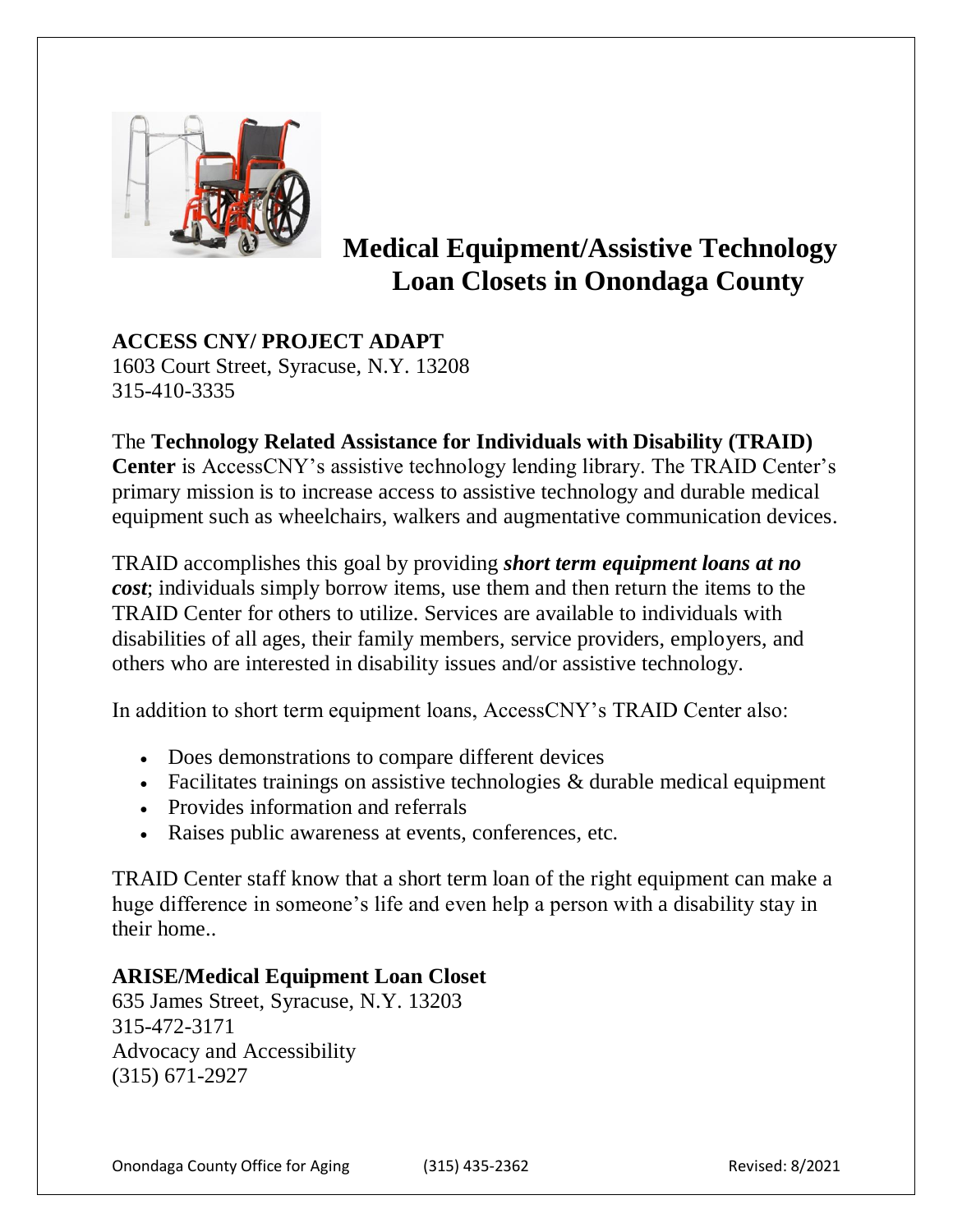**The ARISE Medical Equipment Loan Closet** allows you to borrow and test wheelchairs, walkers, and a variety of other adaptive devices on a short-term basis. Borrowing equipment can help you select the best option before purchasing your own equipment. It also fills the gap during temporary periods of need. They have a variety of walkers, crutches, canes, wheelchairs, shower and tub benches of different designs, shower chairs, and other specialized types of medical equipment. To find out if they have a specific item you need to call. All you need to do is contact them and fill out a simple form. The Medical Equipment Loan Closet is free of charge for people with a disability and there are no eligibility requirements. Typically items are loaned out for 2-4 weeks and sometimes 2-3 months, depending on the circumstances of the individual requesting the item. They will thoroughly discuss this with you to see how they can accommodate you fully. If you need an extension, just give them a call. Some items are more limited and so they have to limit the amount of time that those particular items are loaned out. Everything in their Loan Closet has been donated by individuals and families, various agencies, businesses, and organizations. If you would like to make a donation, please give them a call first so they can get an idea and some more information on the items you would like to donate. If for some reason they cannot accept the item, they will be happy to provide contacts to other places where you can make the donation.

# **FEMALE CHARITABLE SOCIETY OF THE VILLAGE OF BALDWINSVILLE**

10 River Street, Baldwinsville, N.Y. 13027 315-638-6277, Open 10:00 am to 2:00 pm Monday-Friday Eligibility: Must be a resident of the Baldwinsville Central School District Makes available, for loan: wheelchairs, hospital beds/mattresses, commodes, walkers, crutches, canes, raised toilet seats, geriatric chairs, etc. Loan free of charge.

# **MULTIPLE SCLEROSIS SOCIETY**

6743 Kinne Street, E. Syracuse, N.Y. 13057 315-438-4790 Eligibility: Must be a client of the Multiple Sclerosis Society. Call to enroll. Makes available, for loan: wheelchairs, commodes, walkers, crutches, walkers etc. Loan free of charge.

### **MUSCULAR DYSTROPHY ASSOCIATION**

100 Elwood Davis Road, N. Syracuse, N.Y. 13212